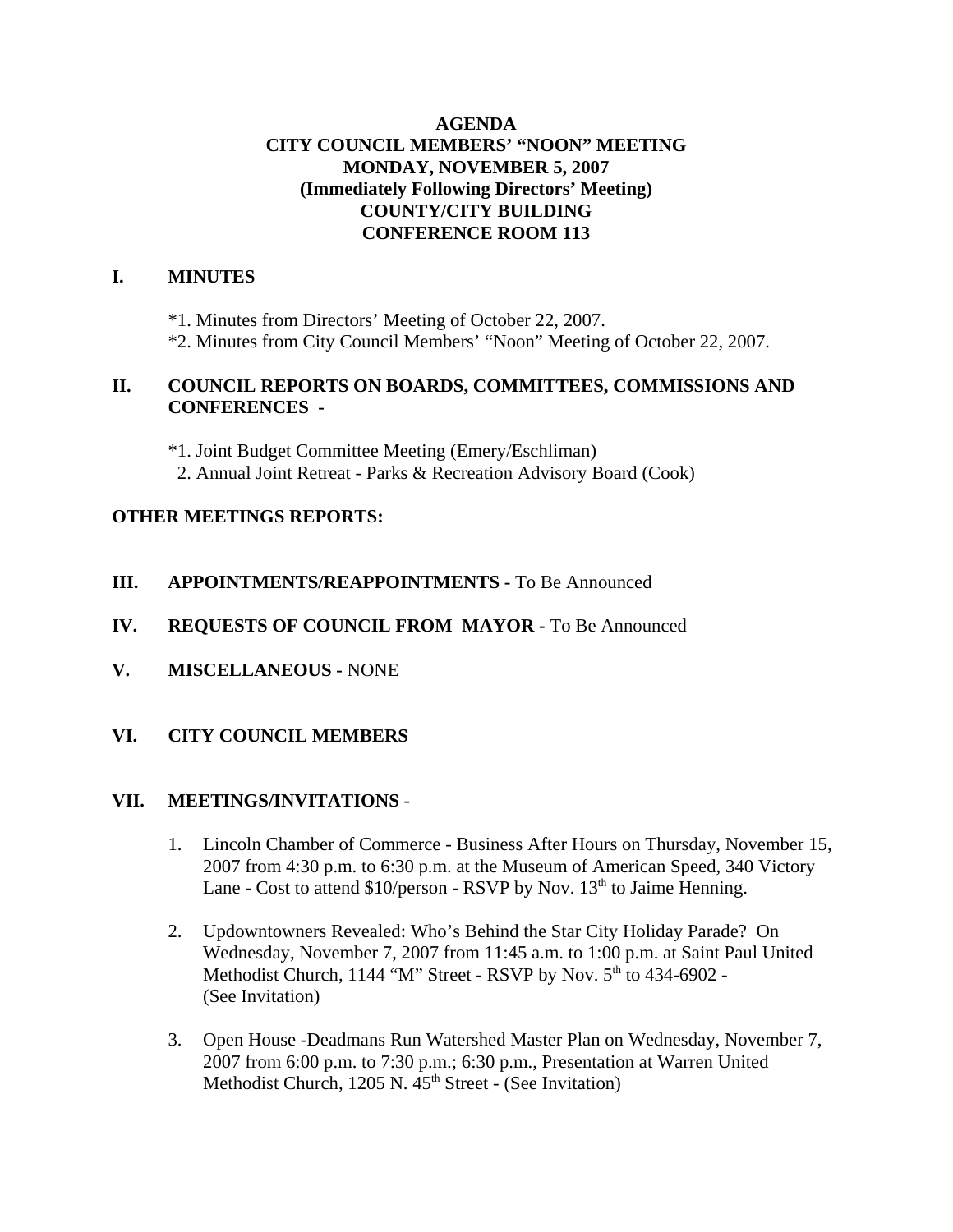- 4. Lincoln Chamber of Commerce invites you to attend the following Ribbon Cuttings/Ground Breakings: - Please RSVP to Kathy Hale at 436-2385 or E-Mail: -
	- A.) Utopia-Ground Breaking, 8540 Amber Hill Road on Friday, November 9, 2007 at 11:00 a.m.
	- B.) The Spectacle Place-Ribbon Cutting, 5801 S. 58<sup>th</sup>, Suite A on Thursday, November 29, 2007 at 3:00 p.m.
	- C.) The Spectacle Place-Ribbon Cutting, 201 Capitol Beach, Suite 11 on Thursday, December 6, 2007 at 3:00 p.m.

# **VIII. ADJOURNMENT**

# **\*HELD OVER FROM OCTOBER 29, 2007.**

ca110507/tjg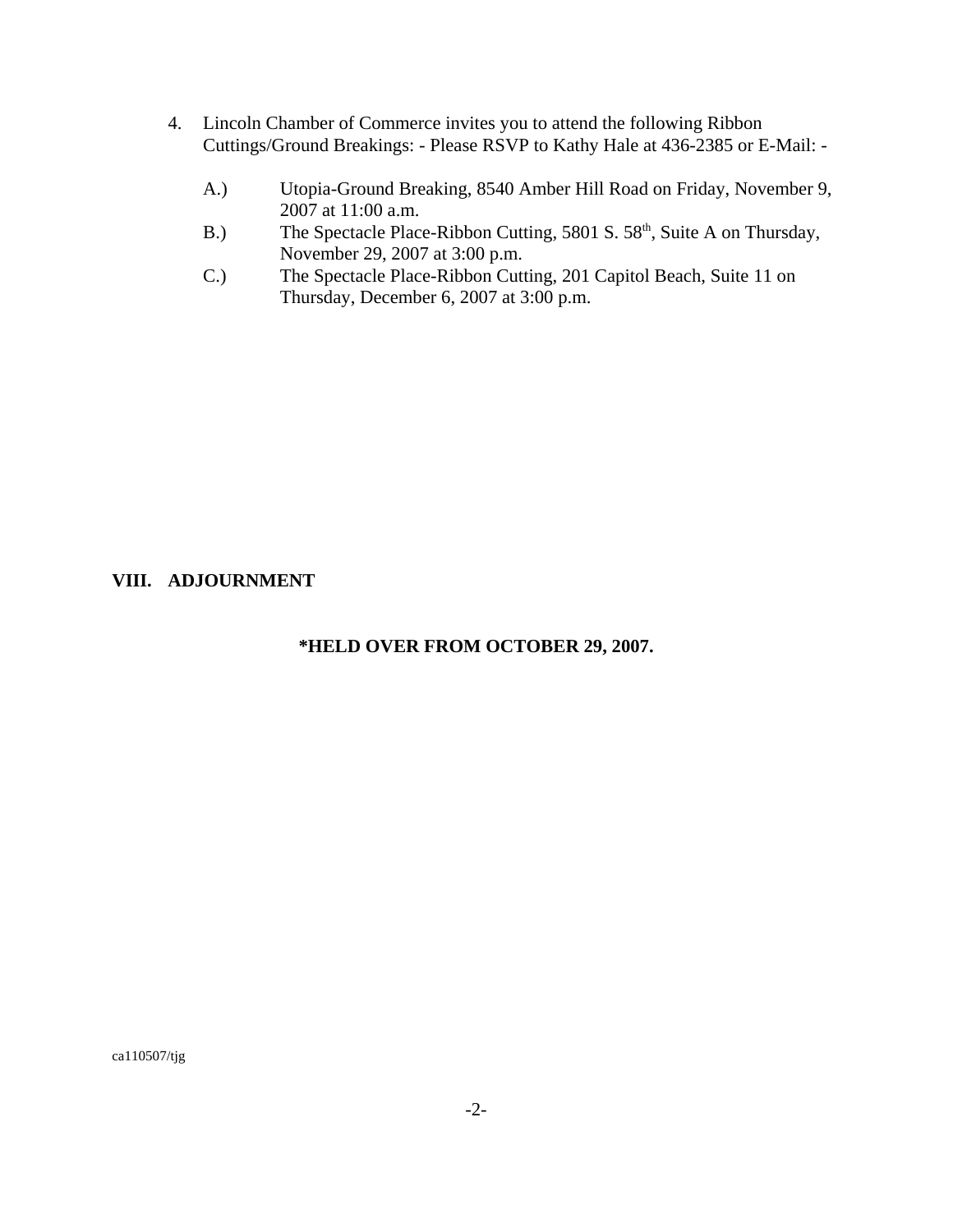# **MINUTES CITY COUNCIL MEMBERS' "NOON" MEETING MONDAY, NOVEMBER 5, 2007 COUNTY/CITY BUILDING CONFERENCE ROOM 113**

**Members Present:** Dan Marvin, Chair; Robin Eschliman; Vice-Chair; Jon Camp; Jonathan Cook; Doug Emery; John Spatz and Ken Svoboda.

**Others Present:** Denise Pearce, Mayoral Aide; Trish Owen, Mayoral Aide; Rick Hoppe, Administrative Aide to the Mayor; Deena Winter, Lincoln Journal Star; Mary Meyer, City/County Clerk and other interested parties.

Copy of the Nebraska Open Meeting Act posted on rear wall of Room 113.

Chair Marvin opened the meeting at 11:30 a.m.

# **I. MINUTES**

\*1. Minutes from Directors' Meeting of October 22, 2007.

\*2. Minutes from City Council Members' "Noon" Meeting of October 22, 2007.

Marvin called for approval of above meeting minutes. With no corrections minutes approved by acclamation.

# **II. COUNCIL REPORTS ON BOARDS, COMMITTEES, COMMISSIONS AND CONFERENCES**

#### **1. Joint Budget Committee Meeting - (Emery/Eschliman)**

Eschliman stated the committee discussed taking out a prescribed amount of money and putting in a definitive plan every year. Emery added this was done last year, on a two year plan. The money is used in a program essentially designed for people who did not file tax returns being unaware they were entitled to money back. The resulting estimate is this program will generate approximately \$5 million in income back to the city in the next few years. Members thought they should take money , and set aside for these contingencies, with the possibility of some years using the money, and other years not, but certainly want to discuss.

Emery added Spatz currently sits on the Keno Committee and there were thoughts the same person sitting that committee should serve on the JBC, or vice versa, with Emery volunteering to attend both, meeting twice a year. Secondarily there should be a nexus between the two.

Eschliman commented it was suggested Bruce Dart, the Health Department Director, be invited to the next meeting to address the topic of health planning. Emery stated there is an oversight on non-health issues but don't have oversight on health issues. Discussion was to at least look at having the same type of items on the mental health side. Hoppe stated he had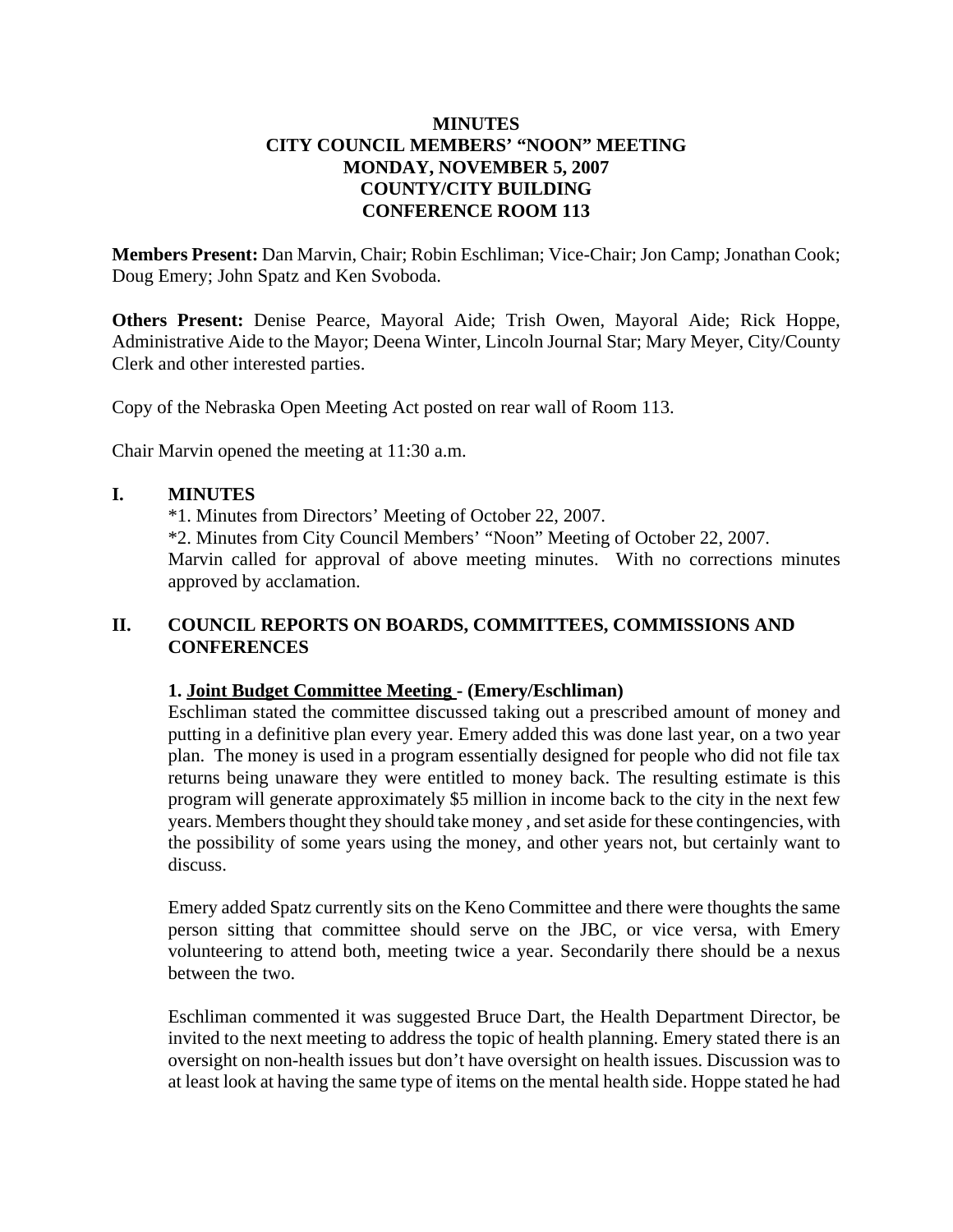talked about the interaction between Human Services and Health, which is very critical and where there is some joint effort between the JBC and Board of Health.

Eschliman added for those on the Internal Liquor Control Committee, they are going to start sending a SAAC representative to the meetings.

#### **2. Annual Joint Retreat - Parks & Recreation Advisory Board (Cook)**

No report. Retreat held exactly same time as the Joint Retreat with the Omaha City Council.

# **OTHER MEETINGS REPORTS:**

#### **Open House at Gere - Camp/Eschliman**

Camp stated he and Eschliman hosted a community open house at the Gere Library with approximately 175 people attending. Meeting held to obtain feedback from citizens on spaying, neutering, and micro-chipping of animals. Some meeting notices were advertised as mandatory spaying, neutering, and micro-chipping with Camp stating he did not want to say mandatory. Had tremendous community discussions and suggestions. Eschliman added at the end of the meeting fifty percent of the audience thought there should be some sort of mandatory micro-chipping. She added some members of the audience contradicted themselves saying even though they do not think it should be mandatory thought all breeders should micro-chip. A good idea suggested was for the pet parents who perpetually break the law, letting animals run wild, to have a STOP class for these types of problems. Also, numerous people stated they would work on a volunteer committee.

Eschliman stated the next step is to send a survey, getting a sense of where the group is. They seems to have the time and it appears they could coordinate with an advisors committee.

Svoboda attended and stated as expected the attendees were the responsible pet owners. The irresponsible pet owners do not show up at this type of meeting. Good topics and suggestions made. Agree involving the Animal Advisory Group from the Board of Health is advised, keeping communication flowing.

#### **III. APPOINTMENTS/REAPPOINTMENTS**

Pearce stated with LES there are three appointments in December, with at least one new person. Recall some Council members wanted applicants to attend the public hearing and informal meetings, thoughts on them attending both or just the hearing? Camp thought both, but definitely the public hearing.

 Eschliman stated as this is a very important committee possibly have them come in and talk to Council. Camp commented it also is an awareness item, with very significant issues. Marvin thought if people had concerns they should call the appointees and discuss what is bothering them, discussing issues. Do not care to put them through a public meeting.